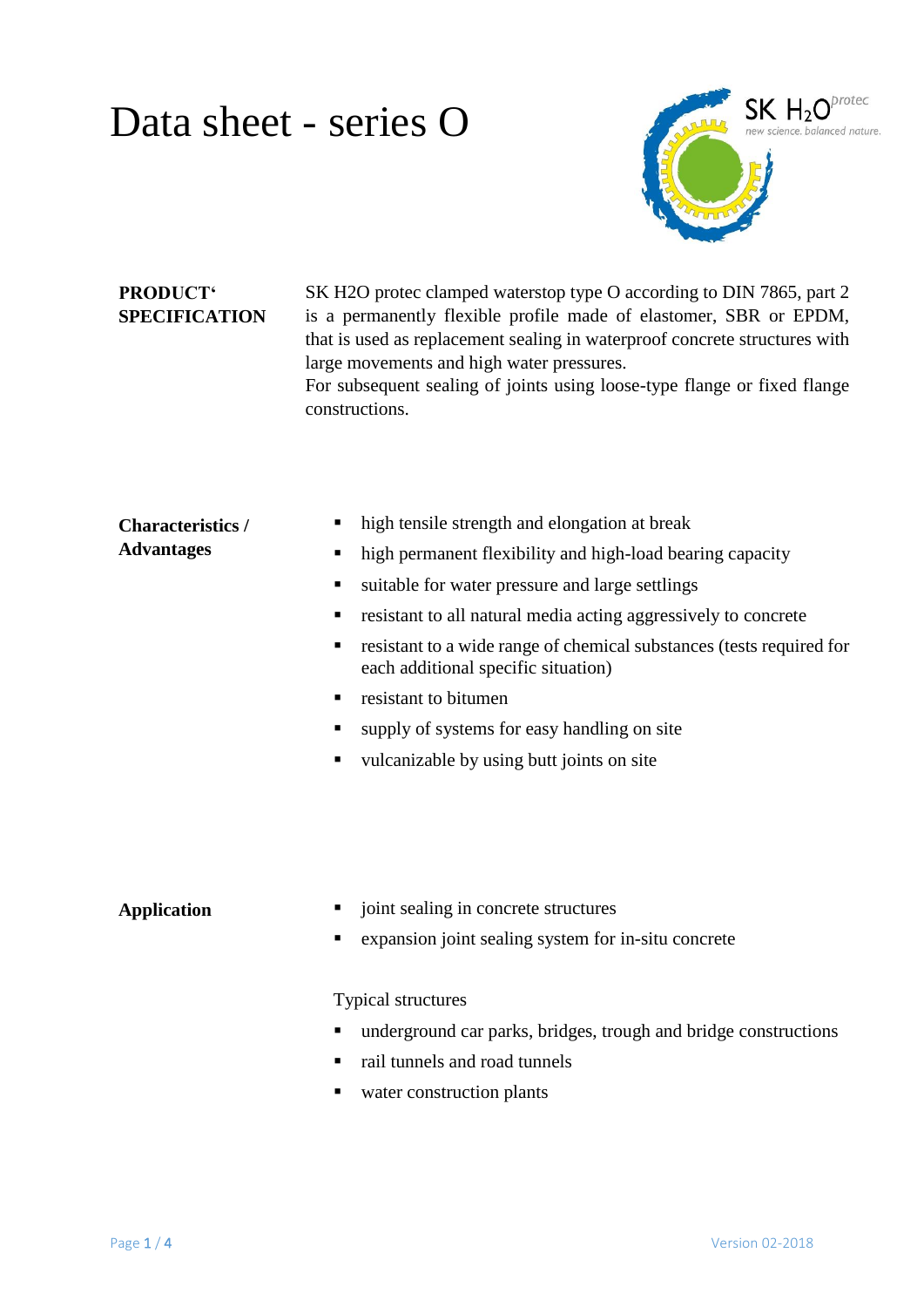# Data sheet - series O



### **Standards / Directives**

- **DIN 18197**
- $\n **DIN 7865**, part 2\n$
- **WU- Directives DAfStb**
- ZTV-ING, Riz-Ing
- Vulcanizing instructions

### **Test certificate / Approvals**

- latest manufacturer's test certificate
- **•** certificate of conformity DIN 7865
- **External monitoring by MPA NRW**
- **n** internal monitoring

# **PRODUCT DATA**

| <b>Material</b> | SBR elastomer (styrene butadiene rubber)<br>• EPDM elastomer (ethylene-propylene-diene monomer) |
|-----------------|-------------------------------------------------------------------------------------------------|
| <b>Colour</b>   | black                                                                                           |
| Packaging       | supplied as standard rolls $(25 \text{ m})$<br>п                                                |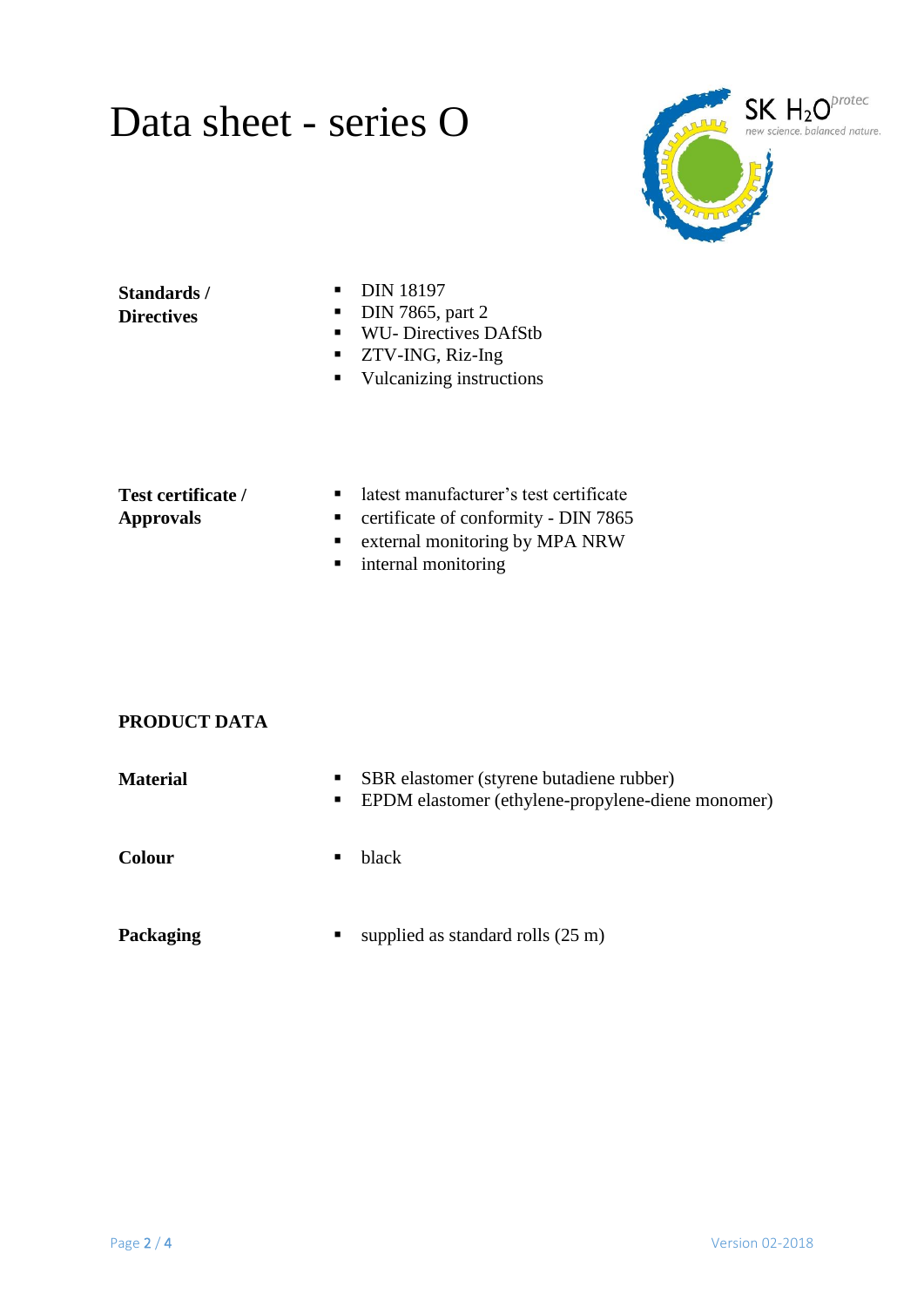

| <b>MECHANICAL PROPERTIES</b><br>according to DIN 7865, part 2 |                                                                                                   |
|---------------------------------------------------------------|---------------------------------------------------------------------------------------------------|
| <b>Shore A hardness</b>                                       | $62 \pm 5$                                                                                        |
| <b>Tear strength</b>                                          | $\geq 10$ MPa                                                                                     |
| <b>Elongation at break</b>                                    | $>$ 380 %                                                                                         |
| <b>Compression set</b>                                        | $168h / 23^{\circ}C \leq 20\%$<br>24h / $70^{\circ}$ C $\leq$ 35%                                 |
| <b>Tear propagation resistance</b>                            | $\geq 8$ kN/m                                                                                     |
| Performance after heat ageing                                 | Shore A hardness change $\leq 8$<br>Tear strength $\geq$ 9 MPa<br>Elongation at break $\geq$ 300% |
| Low temperature performance                                   | $\overline{0.05}$ Shore A                                                                         |
| <b>Tension set</b>                                            | ${}<$ 20%                                                                                         |
| Performance after conditioning in<br>hot bitumen              | Residual deformation $< 20\%$<br>Tear strength $\geq$ 7 MPa<br>Elongation at break $\geq$ 300%    |
| Performance after ozone ageing                                | No cracks                                                                                         |